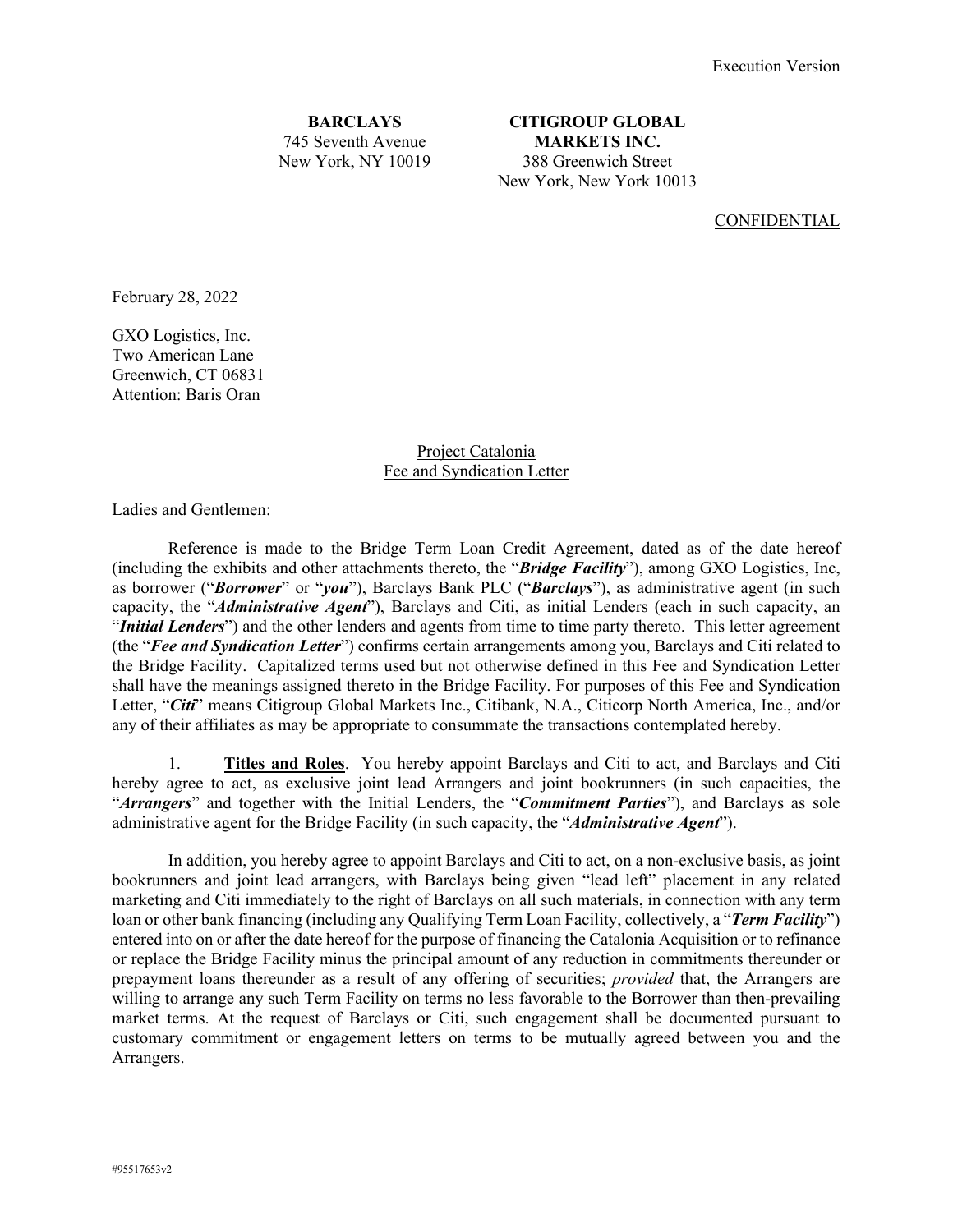With respect to the Bridge Facility, no additional agents, co-agents, Arrangers or bookrunners will be appointed and no other titles will be awarded unless you and we shall so agree in writing. It is understood and agreed that Barclays will have the left and highest placement on any information memoranda and other marketing materials relating to the Bridge Facility, and shall hold the role and responsibilities conventionally associated with such placement, including maintaining sole physical books for the Bridge Facility.

 It is understood and agreed that this Fee and Syndication Letter shall not constitute a commitment to provide any portion of the Bridge Facility, any Term Facility or any other financing. Any such commitment will be subject to the execution and delivery of, and satisfaction of the conditions contained in, a separate loan agreement, commitment letter or credit agreement, as the case may be, related thereto (including, for the avoidance of doubt, with respect to the Bridge Facility, the credit agreement executed on the date hereof with respect thereto).

 2. **Syndication.** The Arrangers intend to commence syndication of the Bridge Facility promptly upon your acceptance of this Fee and Syndication Letter. With respect to the Bridge Facility, until the earlier of (i) the date upon which a Successful Syndication (as defined below) is achieved and (ii) the date that is 60 days after the Closing Date (such earlier date, the "*Syndication Date*"), you agree to actively assist the Arrangers in achieving a syndication of the Bridge Facility that is satisfactory to the Arrangers and you. Such assistance shall include your (a) assisting in the preparation of a confidential offering memorandum and other customary marketing materials to be used in connection with the syndication of the Bridge Facility (collectively, the "*Information Materials*"), (b) using your commercially reasonable efforts to ensure that the syndication efforts of the Arrangers benefit from your existing banking relationships, (c) your using commercially reasonable efforts to obtain as promptly as reasonably practicable after the date hereof, giving effect to the Transactions, Public Debt Ratings (as defined in the Bridge Facility) from S&P Global Ratings, a division of S&P Global Inc., (*"S&P"*) and Fitch, Inc. ("*Fitch*") and (d) making your officers and certain advisors available to attend and make presentations regarding the business and prospects of the Borrower and its subsidiaries, at one meeting of prospective Lenders, at a time and location to be mutually agreed (which may, at your option, be a "virtual meeting" or conducted via teleconference).

 Notwithstanding the prior paragraph, nothing in this Fee and Syndication Letter shall obligate you to, or cause Catalonia or its subsidiaries to, provide any Information with respect to Catalonia or its subsidiaries or to provide any assistance from Catalonia and its subsidiaries with respect to the syndication of the Bridge Facility.

You further agree that, until the earlier of  $(x)$  the Termination Date and  $(y)$  the Syndication Date, you and your subsidiaries will not incur, issue, announce, offer, place or arrange any syndicated commercial bank debt facility or other syndicated credit facility for the Borrower or its subsidiaries (other than (i) shortterm debt programs, (ii) borrowings under and increases or refinancings of the Existing Credit Agreement, (iii) refinancing of other existing indebtedness within six months of maturity thereof, (iv) any Term Facility (including any Qualifying Term Loan Facility), (v) borrowings for working capital purpose or letter of credit or overdraft facilities, (vi) ordinary course purchase money, factoring or equipment financing or other capital expenditure financing, (viii) supply chain financing arrangements and (viii) other indebtedness in an aggregate principal amount not to exceed \$250,000,000), without the consent of the Arrangers, if such incurrence, issuance, announcement, offering, placement or arrangement would reasonably be expected to materially impair the primary syndication of the Bridge Facility.

 Notwithstanding anything to the contrary contained in this Fee and Syndication Letter, you will not be required to provide any information to the extent that the provision thereof would violate any attorneyclient privilege, law, rule or regulation (including the Takeover Code or any guidance or practice statements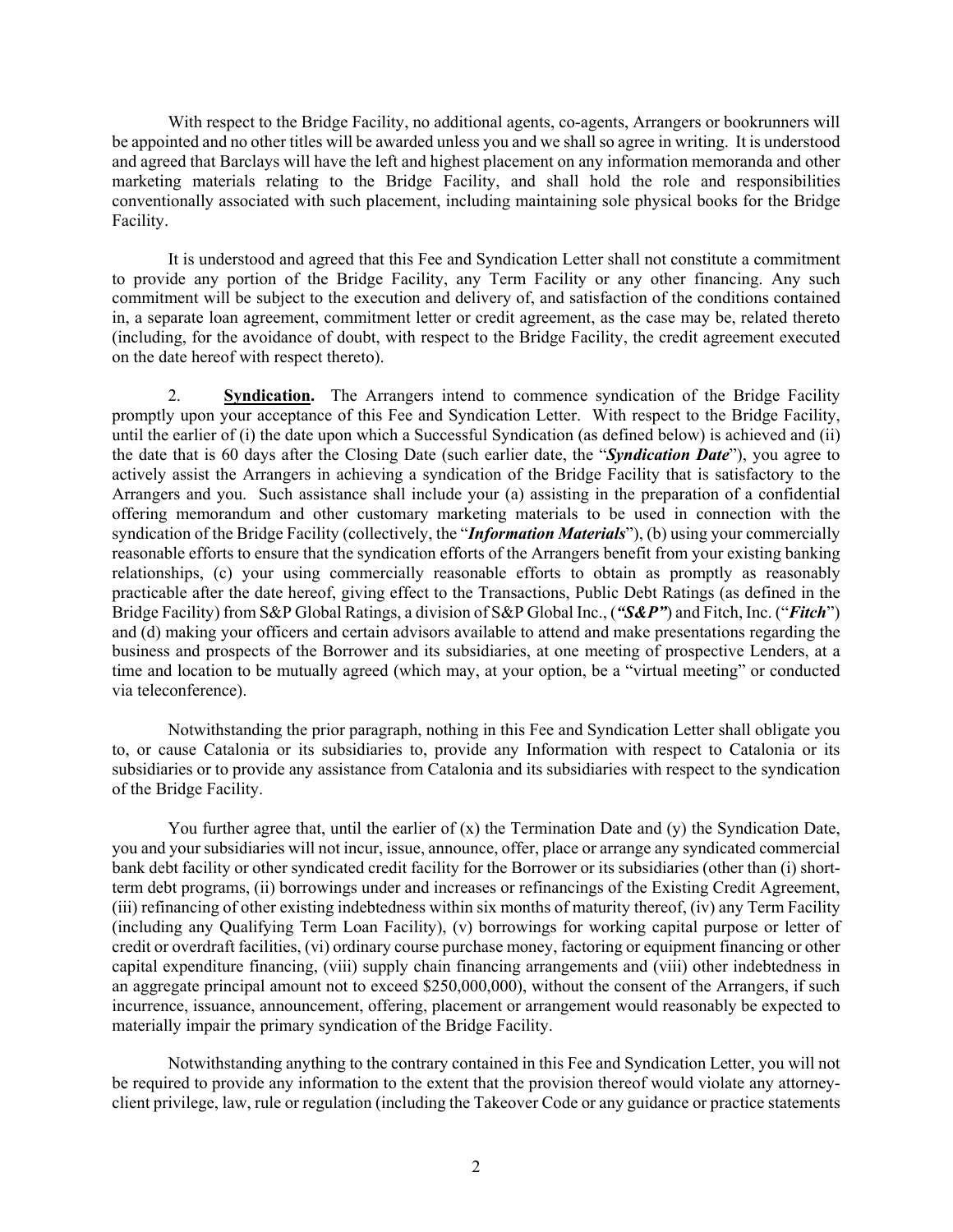issued by the Takeover Panel in connection therewith) or any confidentiality obligation binding on you and/or any of your affiliates; provided that you shall use commercially reasonable efforts to obtain the relevant consents under such obligations of confidentiality to permit the provision of such information and, to the extent practicable and not prohibited by applicable law, rule or regulation (including the Takeover Code or any guidance or practice statements issued by the Takeover Panel in connection therewith), shall notify us of the information that is not being provided on the basis of such confidentiality obligations.

 It is understood and agreed that the Arrangers will manage all aspects of the syndication with respect to the Bridge Facility in consultation with you, including decisions as to the selection of prospective Lenders and any titles offered to proposed Lenders, when commitments will be accepted and the final allocations of the commitments among the Lenders; provided that the selection of Lenders and allocations of the commitments under the Bridge Facility among Lenders shall be subject to your consent (in your sole discretion); *provided* that, you hereby consent to syndication to each Approved Lender (as defined below) as set forth in the Approved Lender List, including for the purpose of Section 12.01(b)(iii) of the Bridge Facility. It is understood that no Lender participating in the Bridge Facility will receive compensation from you in order to obtain its commitment, except on the terms contained herein and in the Bridge Facility. For the purpose hereof "Approved Lenders" shall mean any lender that is identified by you as an "Approved Lender" by written notice delivered to the Arrangers (the "*Approved Lenders List*") on or prior to the date hereof.

 3. **Information**. You represent and warrant that (a) all financial projections concerning the Borrower and its subsidiaries that have been or are hereafter made available to the Commitment Parties by you or by any of your representatives (on your behalf) in connection with the Transactions (the "*Projections"*) have been or will be prepared in good faith based upon assumptions that you believed to be reasonable at the time made (it being understood that the Projections are subject to significant uncertainties and contingencies, many of which are beyond your control, the Projections, by their nature, are inherently uncertain and no assurances are being given that the results reflected in the Projections will be achieved, and that actual results during the period or periods covered by such Projections may differ from projected results and such differences may be material) and (b) all written information, other than Projections and information of a general industry nature, which has been or is hereafter made available to the Commitment Parties by you or by any of your representatives (on your behalf) in connection with the Transactions (the "*Information*"), taken as a whole, is or will be (as of the date made available) correct in all material respects and does not or will not (as of the date made available) contain any untrue statement of a material fact or omit to state a material fact necessary to make the statements contained therein, taken as a whole, not materially misleading in light of the circumstances under which such statements were made (after giving effect to all supplements and updates thereto from time to time). If at any time from the date hereof until the later of the Syndication Date and the Closing Date any of the representations and warranties contained in the foregoing sentence would not be correct in any material respect if the Information or Projections were being furnished, and such representations and warranties were being made, at such time, then you agree to promptly supplement, or cause to be supplemented, the Information or Projections from time to time so that the representations and warranties contained in this paragraph remain correct in all material respects under those circumstances. In entering into, arranging and syndicating the Bridge Facility, the Commitment Parties are and will be using and relying on the Information without independent verification thereof and do not assume responsibility for the accuracy or completeness of the Information.

 You acknowledge that the Commitment Parties on your behalf will make available Information Materials to the proposed syndicate of Lenders by posting the Information Materials on Syndtrak, IntraLinks or another similar electronic system. In connection with the syndication of the Bridge Facility, unless the parties hereto otherwise agree in writing, you shall be under no obligation to provide Information Materials suitable for distribution to any prospective Lender (each, a *"Public Lender"*) that has personnel who do not wish to receive material non-public information (within the meaning of the United States federal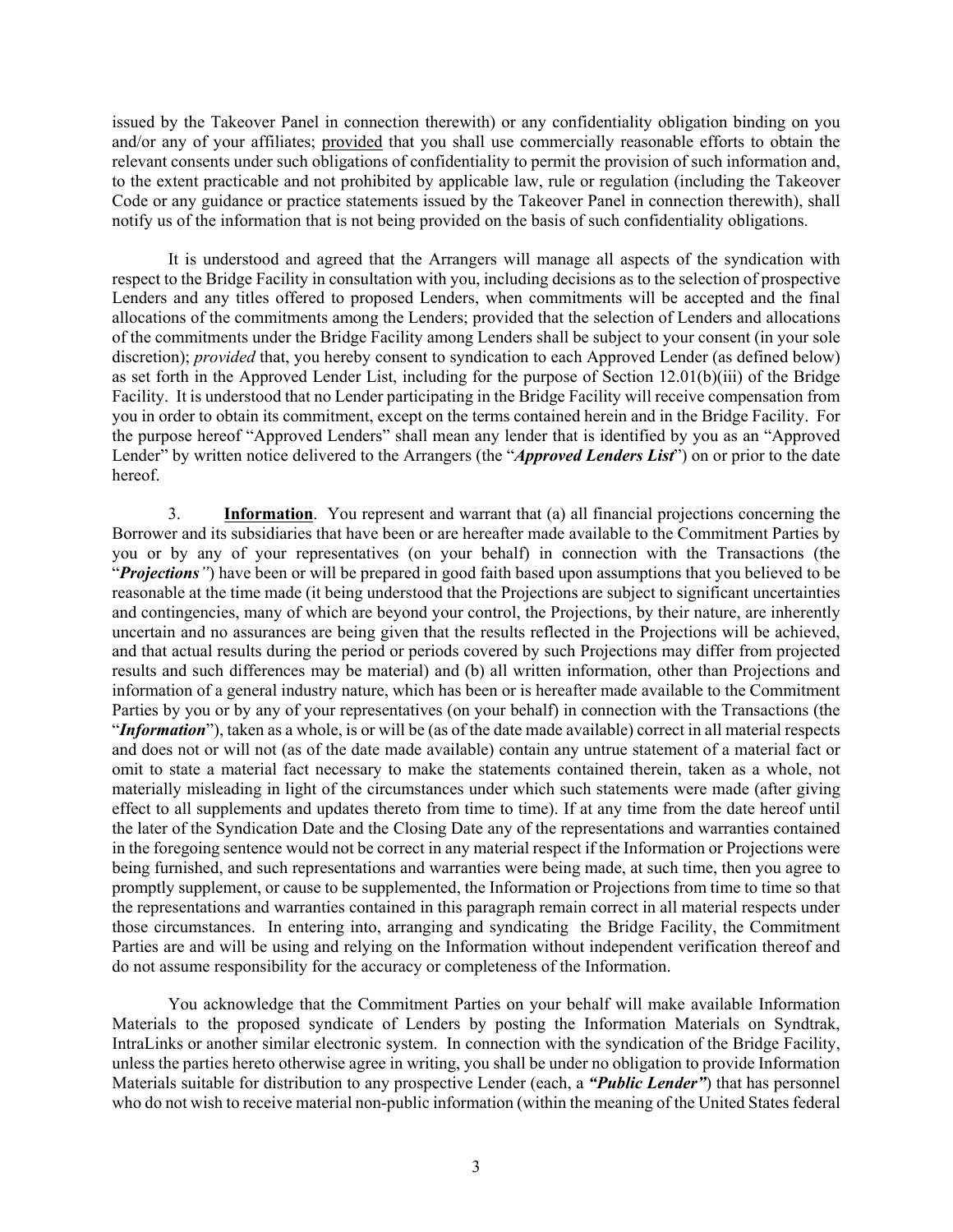securities laws, *"MNPI"*) with respect to the Borrower or its affiliates or the respective securities of any of the foregoing. Prior to distribution of Information Materials to prospective Lenders, you shall provide us with a customary letter authorizing the dissemination thereof, subject to confidentiality undertakings satisfactory to you (it being understood and agreed that (i) customary procedures employed by us for providing prospective Lenders access via DebtDomain, SyndTrak or another similar electronic system to information and other materials related to the Bridge Facility and the confidentiality terms to be accepted by prospective Lenders in connection therewith are satisfactory to you for such purpose provided that such confidentiality terms are no less favorable to you than those contained herein and (ii) and the Information Materials shall exculpate us, you, and our and your respective affiliates with respect to any liability related to the use of the contents of the Information Materials or related syndication and marketing materials by the recipients thereof).

4. **Fees**.

As consideration for the agreements of each of us hereunder and under the Bridge Facility, you agree to pay or cause to be paid to us (or our respective designees), the following fees:

(a) a structuring fee (the "*Structuring Fee*"), which shall be payable ratably to the Arrangers in accordance with their Commitments on the Bridge Facility on the date hereof, equal to 0.20% of the aggregate amount of Commitments under the Bridge Facility on the date hereof, which Structuring Fee shall be earned and due and payable as follows;

(i) 0.10% of the aggregate amount of the Commitments on the date hereof, due and payable on the date hereof; and

(ii) 0.10% of the aggregate amount of the Commitments on the date hereof, due and payable on the earlier of the Closing Date and the date of termination in full of the Commitments;

(b) a commitment fee (the "*Commitment Fee*"), which shall be payable to the Administrative Agent for the benefit of each Lender under the Bridge Facility ratably in proportion to its Commitment on the date applicable date set forth below, which fee shall be earned and due and payable as follows:

 (i) 0.175% of the aggregate amount of the Commitments on the date hereof, which shall be earned and due and payable on the date hereof;

 (ii) 0.175% of the then aggregate amount of Commitments on the earlier of the date that is 90 days after the date hereof and the Closing Date, which shall be earned and due and payable on the earlier of the Closing Date and the date after such 90th day on which the Commitments are terminated in full; and

(d) an agency fee is an amount equal to \$25,000, payable to the Administrative Agent on the Closing Date.

No arranger fee or other fee shall be payable by you for the services to be provided in connection with any Term Facility in Section 1 hereof. The upfront fees, if any, payable to lenders under the Term Facility shall be in an amount to be agreed but in no event more than the amount previously discussed between the Arrangers and the Borrower.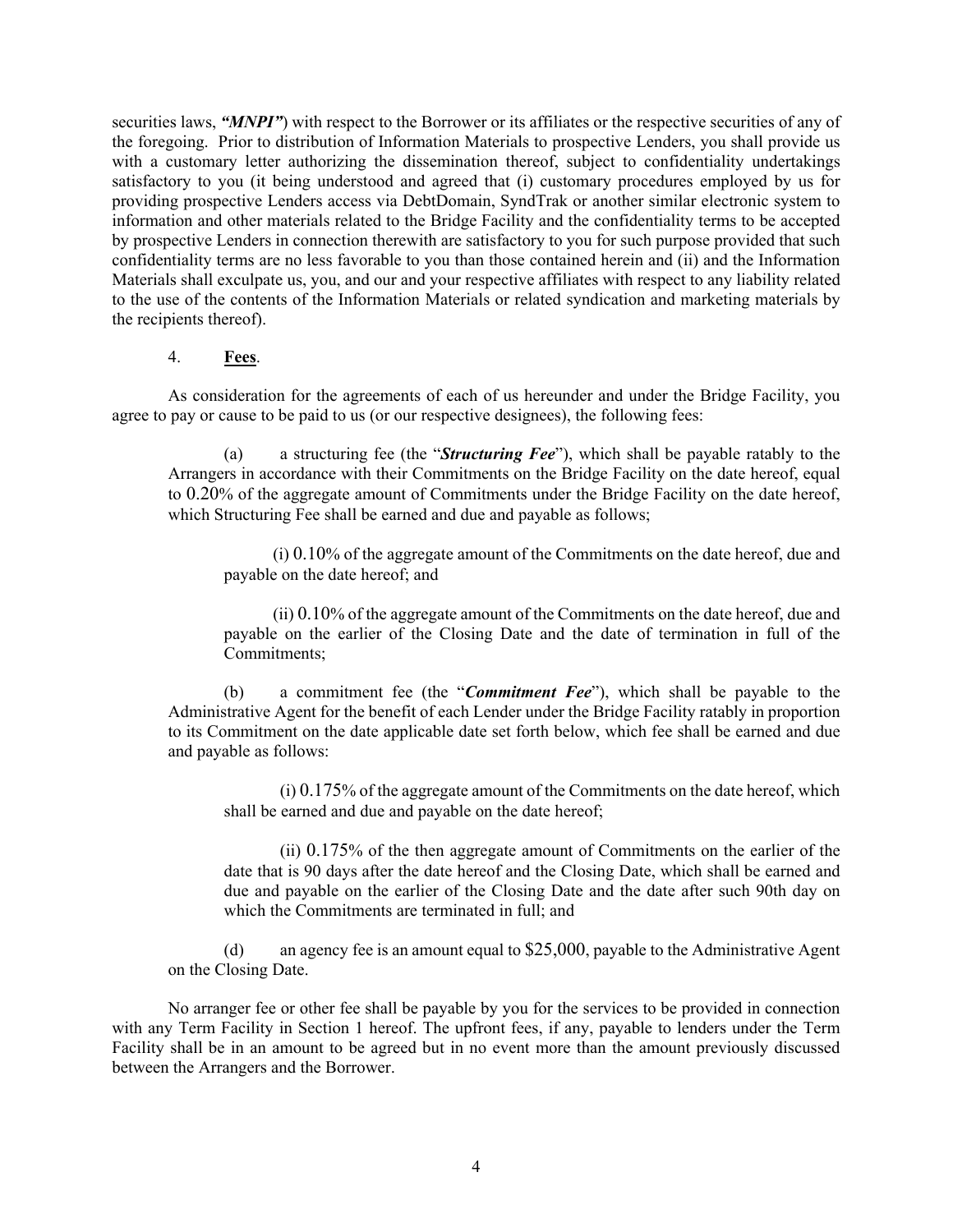You agree that, once paid, the fees or any part thereof payable hereunder will not be refundable under any circumstances. All fees payable hereunder will be paid in immediately available funds and shall not be subject to reduction by way of set-off or counterclaim. In addition, all such payments shall be made without deduction for any taxes, levies, imposts, duties, deductions, charges or withholdings imposed by any national, state or local taxing authority or will be grossed up by you for such amounts. All fees received by any of us hereunder may be shared among our respective affiliates as each of us may determine in our sole discretion.

#### 5. **Market Flex**.

At any time prior to the Syndication Date, the Arrangers shall be entitled, after consultation with you, to change the pricing of the Bridge Facility (whether before or after any funding of the Bridge Facility) if the Arrangers reasonably determine that such change is reasonably necessary to achieve a Successful Syndication or that a Successful Syndication of the Bridge Facility will not be achieved; provided, that such change shall be limited to increasing the interest rates (for each level on the Pricing Grid) by [REDACTED] basis points per annum in the aggregate (up to [REDACTED] basis points of which may, at the election of the Arrangers after consultation with you, alternatively (and without duplication) take the form of an increase to the Commitment Fees, Funding Fees and/or Duration Fees under the Bridge Facility; and one (1) basis point of Upfront Fees, Funding Fees or Duration Fees shall be equated with one (1) basis point per annum of interest rates for the purposes of the foregoing calculation).

For purposes hereof, "Successful Syndication" means a syndication of the Bridge Facility that results in Barclays and its affiliates holding Commitments and Loans in the aggregate representing not more than 30%, and Citi and its affiliates holding Commitments and Loans in an aggregate representing not more than 20%, in each case of the aggregate Commitments and Loans as a result of prospective Lenders becoming a party to the Bridge Facility as additional "Lender" pursuant to an Assumption and Acceptance. The parties hereto agree that, prior to the Syndication Date, assignments of the Loans and Commitments under the Bridge Facility, in connection with the syndication thereof, shall be allocated 70% to Barclays and 30% to Citi until a Successful Syndication is achieved.

#### 6. **Indemnification, Etc**.

 By executing this Fee and Syndication Letter, you agree, whether or not the Closing Date occurs, to reimburse the Commitment Parties from time to time on demand for all reasonable and documented outof-pocket fees and expenses (in the case of fees, disbursements and other charges of counsel, limited to the reasonable and documented fees, disbursements and other charges of one counsel to the Commitment Parties (taken together) and, if reasonably necessary, of one local counsel in any relevant jurisdiction) incurred in connection with the Bridge Facility, the syndication thereof and the preparation of the Loan Documentation (the "*Expenses*").

 You agree to indemnify and hold harmless each of the Commitment Parties and each of their respective affiliates and controlling persons, successors and assigns and their respective officers, directors, employees, agents and advisors (each, an "*Indemnified Party*") from and against (and will reimburse each Indemnified Party as the same are incurred for) any and all claims, damages, losses, liabilities and expenses (in the case of fees, disbursements and charges of counsel, limited to the reasonable and documented fees, disbursements and other charges of one counsel to all Indemnified Parties, taken together (and, if reasonably necessary, one local counsel in any relevant jurisdiction and, solely in the case of an actual or potential conflict of interest, of one additional counsel (and, if reasonably necessary, one additional local counsel in any relevant jurisdiction) for all affected Indemnified Parties taken together)) that may be incurred by or awarded against any Indemnified Party, in each case arising out of or in connection with (a) this Fee and Syndication Letter or any Transaction or (b) the Bridge Facility, except to the extent such claim, damage,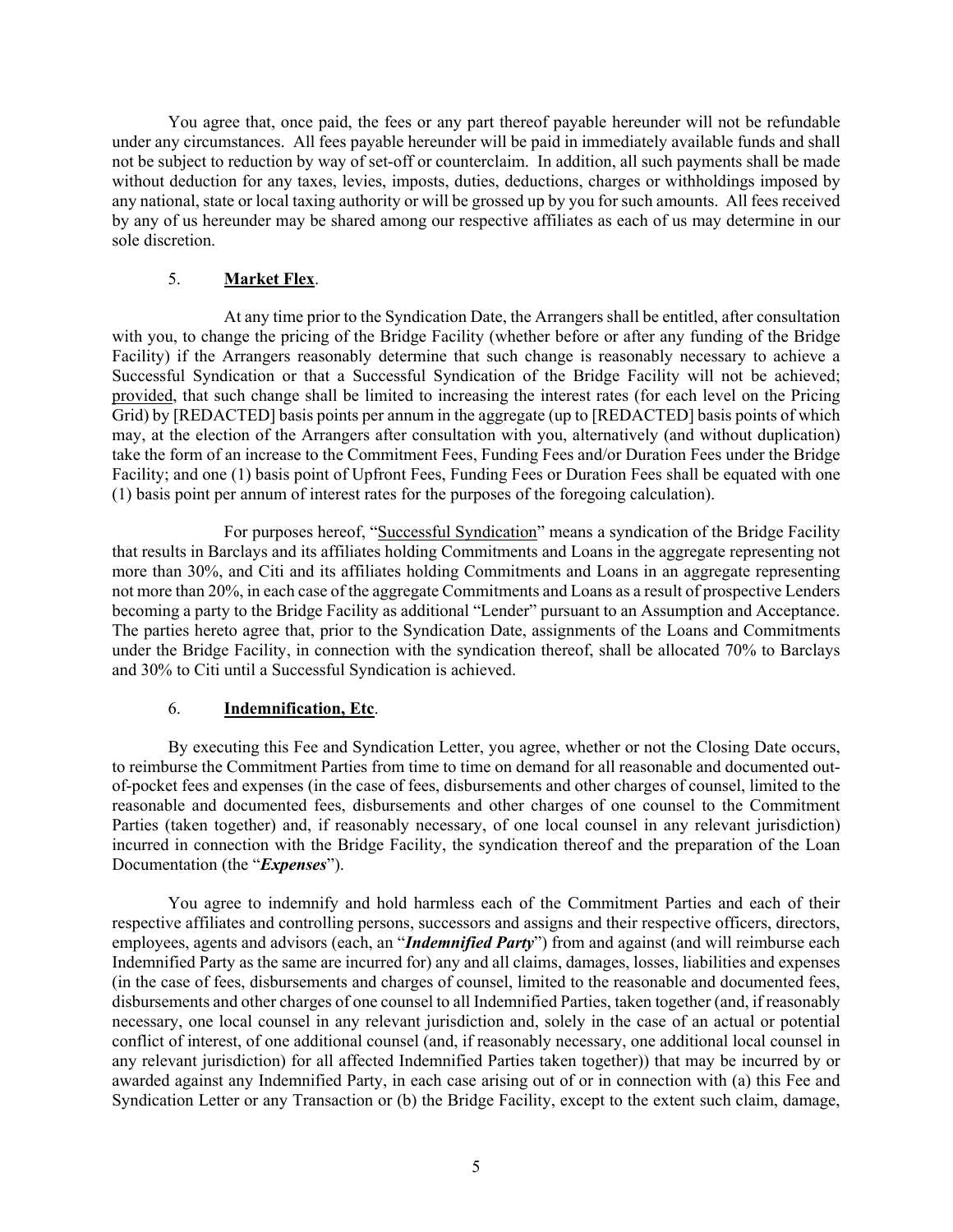loss, liability or expense is found in a final, nonappealable judgment by a court of competent jurisdiction to have resulted from (i) such Indemnified Party's or any of its Related Persons' (as defined below) bad faith, gross negligence or willful misconduct, (ii) the material breach by such Indemnified Party or any of its Related Persons of its obligations under this Fee and Syndication Letter or (iii) any dispute solely among Indemnified Parties (not arising as a result of any act or omission by you or any of your affiliates) other than claims against an Indemnified Party in its capacity or as a result of fulfilling its role as an agent, bookrunner, arranger or any other similar role under the Bridge Facility. In the case of an investigation, litigation or proceeding to which the indemnity in this paragraph applies, such indemnity shall be effective whether or not such investigation, litigation or proceeding is brought by you, your equity holders or creditors, Catalonia or its subsidiaries or any other third party or an Indemnified Party, whether or not an Indemnified Party is otherwise a party thereto and whether or not the transactions contemplated hereby are consummated.

 You also agree that no Commitment Party, nor any of their respective affiliates and controlling persons, successors and assigns and their respective officers, directors, employees, agents and advisors (each, a "*Protected Person*"), shall have any liability (whether direct or indirect, in contract or tort or otherwise) to you or your subsidiaries pursuant hereto, except to the extent of your and their direct, as opposed to special, indirect, consequential or punitive, damages determined in a final, nonappealable judgment by a court of competent jurisdiction to have resulted from such Protected Person's or any of its Related Persons' bad faith, gross negligence or willful misconduct or a material breach by such Protected Person or any of its Related Persons of its obligations under this Fee and Syndication Letter. Notwithstanding any other provision of this Fee and Syndication Letter, no Protected Person shall be liable for any damages arising from the use by others of information or other materials obtained through electronic telecommunications or other information transmission systems, except to the extent resulting from the bad faith, gross negligence or willful misconduct of such Protected Person or any of its Related Persons or the material breach by such Protected Person or any of its Related Persons of its obligations under this Fee and Syndication Letter as determined by a final and nonappealable judgment of a court of competent jurisdiction. You shall not be liable to us or any Protected Person for any special, indirect, consequential or punitive damages in connection with the Fee and Syndication Letter, the Bridge Facility, the use of the proceeds thereof, the Transactions or any related transaction; provided that this sentence shall not limit your indemnification obligations as set forth in the immediately preceding paragraph. For purposes hereof, a "*Related Person*" of an Indemnified Party or a Protected Person, as applicable, means (a) any controlling person, controlled affiliate or subsidiary of such Indemnified Party or Protected Person, as applicable, (b) the respective directors, officers or employees of such Indemnified Party or Protected Person, as applicable, or any of its subsidiaries, controlled affiliates or controlling persons and (c) the respective agents and advisors of such Indemnified Party or Protected Person, as applicable, or any of its subsidiaries, controlled affiliates or controlling persons.

 7. **Confidentiality, Other Obligations, Miscellaneous.** This Fee and Syndication Letter is confidential and may not be disclosed in whole or in part to any person or entity without our prior written consent; provided, however, it is understood and agreed that you may (i) disclose this Fee and Syndication Letter as may be compelled in a judicial or administrative proceeding or as otherwise required by law or requested by a governmental authority (in which case you agree to the extent permitted under applicable law to inform us promptly thereof), (ii) disclose this Fee and Syndication Letter to your and your affiliates' respective officers, directors, employees, stockholders, partners, members, accountants, attorneys, agents and advisors who are directly involved in the consideration of this matter, (iii) disclose this Fee and Syndication Letter and the contents hereof (subject to redaction reasonably satisfactory to us of Section 5 hereof) to Catalonia and its officers, directors, employees, accountants, attorneys, agents, representatives and advisors in connection with the consideration of the Transaction on a confidential and need-to-know basis, (iv) disclose this Fee and Syndication Letter as required by the Takeover Code or any guidance or practice statement issued by the Takeover Panel in connection therewith, (v) disclose this Fee and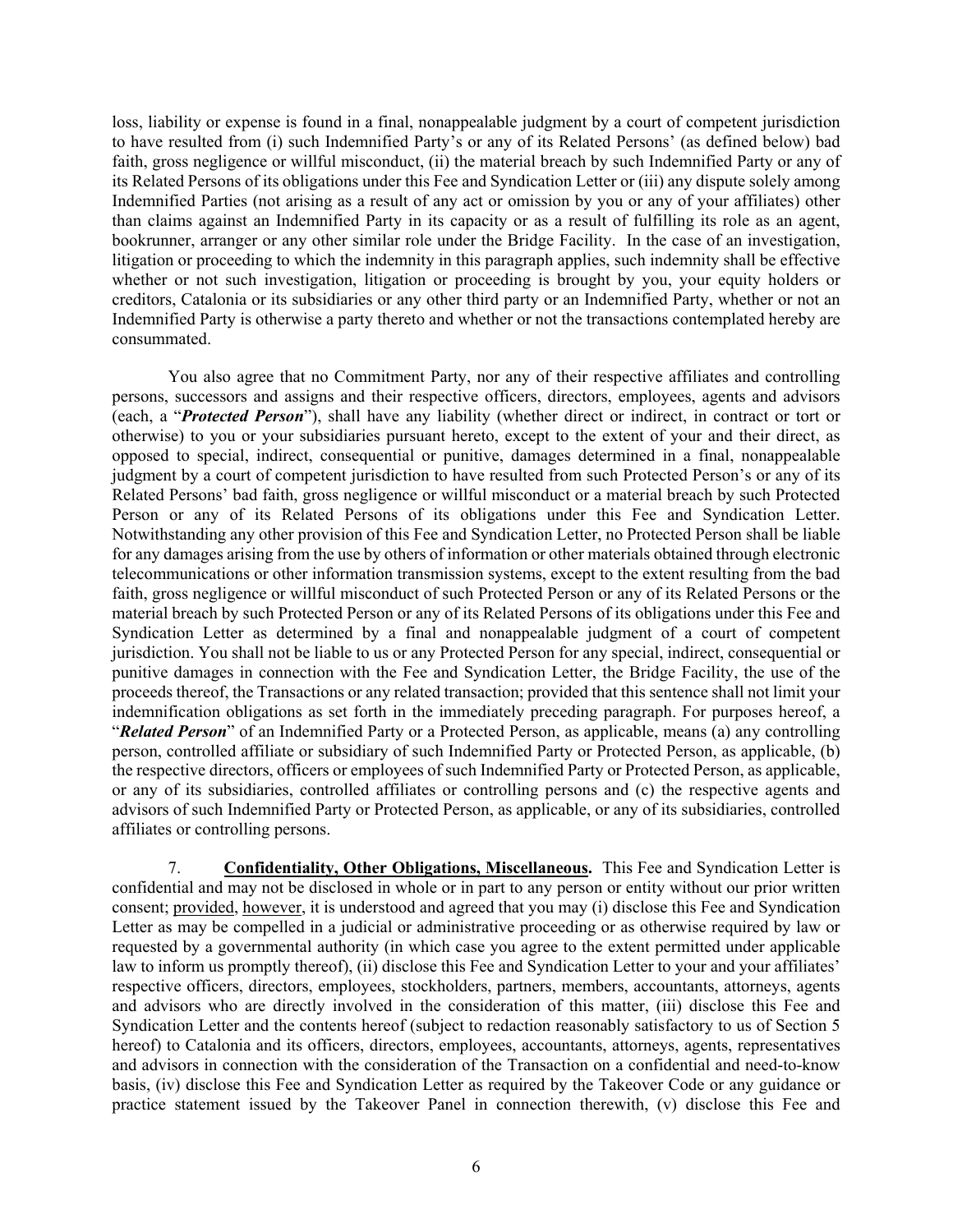Syndication Letter to your financial advisors and their respective officers, directors, employees and attorneys, (vi) after your acceptance of this Fee and Syndication Letter, disclose the aggregate fees payable hereunder in generic disclosure of aggregate sources and uses contained in any offering memorandum, prospectus or other marketing materials relating to the Bridge Facility or any financing related to the Transactions or to the extent required or customary in any securities filing, (vii) [reserved], (viii) [reserved], and (ix) disclose the Fee and Syndication Letter in connection with the exercise of any remedies hereunder or any suit, action or proceeding relating to this Fee and Syndication Letter, the Bridge Facility, or the transactions contemplated hereby or thereby or enforcement hereof and thereof. Notwithstanding anything herein to the contrary, you are authorized to disclose, without limitation of any kind, to any person the "tax treatment" and "tax structure" (as such terms are defined in Treasury Regulations Section 1.6011-4(c)) of the transactions contemplated hereby and all materials of any kind (including tax opinions and other tax analyses) provided to you relating to such treatment and structure.

 The Commitment Parties shall use all information received by them in connection with the Transactions ("*Confidential Information*") solely for the purposes of providing the services that are the subject of this Fee and Syndication Letter and the Bridge Facility and agree to maintain the confidentiality of the Confidential Information in accordance with Section 9.10 of the Bridge Facility.

 We hereby notify you that pursuant to the requirements of the USA PATRIOT Act, Title III of Pub. L. 107-56 (signed into law October 26, 2001) (the "*Act*") and 31 C.F.R. § 1010.230 (the "*Beneficial Ownership Regulation*"), each of us is required to obtain, verify and record information that identifies you, which information includes your name, address, tax forms and other information that will allow us to identify you in accordance with the Act and the Beneficial Ownership Regulation.

 You acknowledge that the Commitment Parties or their affiliates may be providing financing or other services to parties whose interests may conflict with yours. The Commitment Parties agree that they will not furnish confidential information obtained from you to any of their other customers and that they will treat confidential information relating to you and your affiliates with the same degree of care as they treat their own confidential information. The Commitment Parties further advise you that they will not make available to you confidential information that they have obtained or may obtain from any other customer.

 In connection with all aspects of each transaction contemplated by this Fee and Syndication Letter, you acknowledge and agree, and acknowledge your subsidiaries' understanding, that: (a) (i) the arranging and other services described herein regarding the Bridge Facility are arm's-length commercial transactions between you and your subsidiaries, on the one hand, and the Commitment Parties, on the other hand, (ii) you have consulted your own legal, accounting, regulatory and tax advisors to the extent you have deemed appropriate, and (iii) you are capable of evaluating, and understand and accept, the terms, risks and conditions of the financing transactions contemplated hereby; (b) each of the Commitment Parties has been, is, and will be acting solely as a principal and, except as otherwise expressly agreed in writing by the relevant parties, has not been, is not, and will not be acting as an advisor, agent or fiduciary for you, any of your affiliates or any other person or entity; and (c) the Commitment Parties and their respective affiliates may be engaged in a broad range of transactions that involve interests that differ from yours and those of your affiliates, and neither Commitments Party has any obligation to disclose any of such interests to you or your affiliates. To the fullest extent permitted by law, you hereby waive and release any claims that you may have against the Commitment Parties with respect to any breach or alleged breach of agency or fiduciary duty in connection with any aspect of any transaction contemplated by this Fee and Syndication Letter. In addition, please note that any Commitment Party may be retained as financial advisor (in such capacity, the "*Financial Advisor*") to the Borrower in connection with the Catalonia Acquisition. You agree to such retention, and further agree not to assert any claim you might allege based on any actual or potential conflicts of interest that might be asserted to arise or result from, on the one hand, the engagement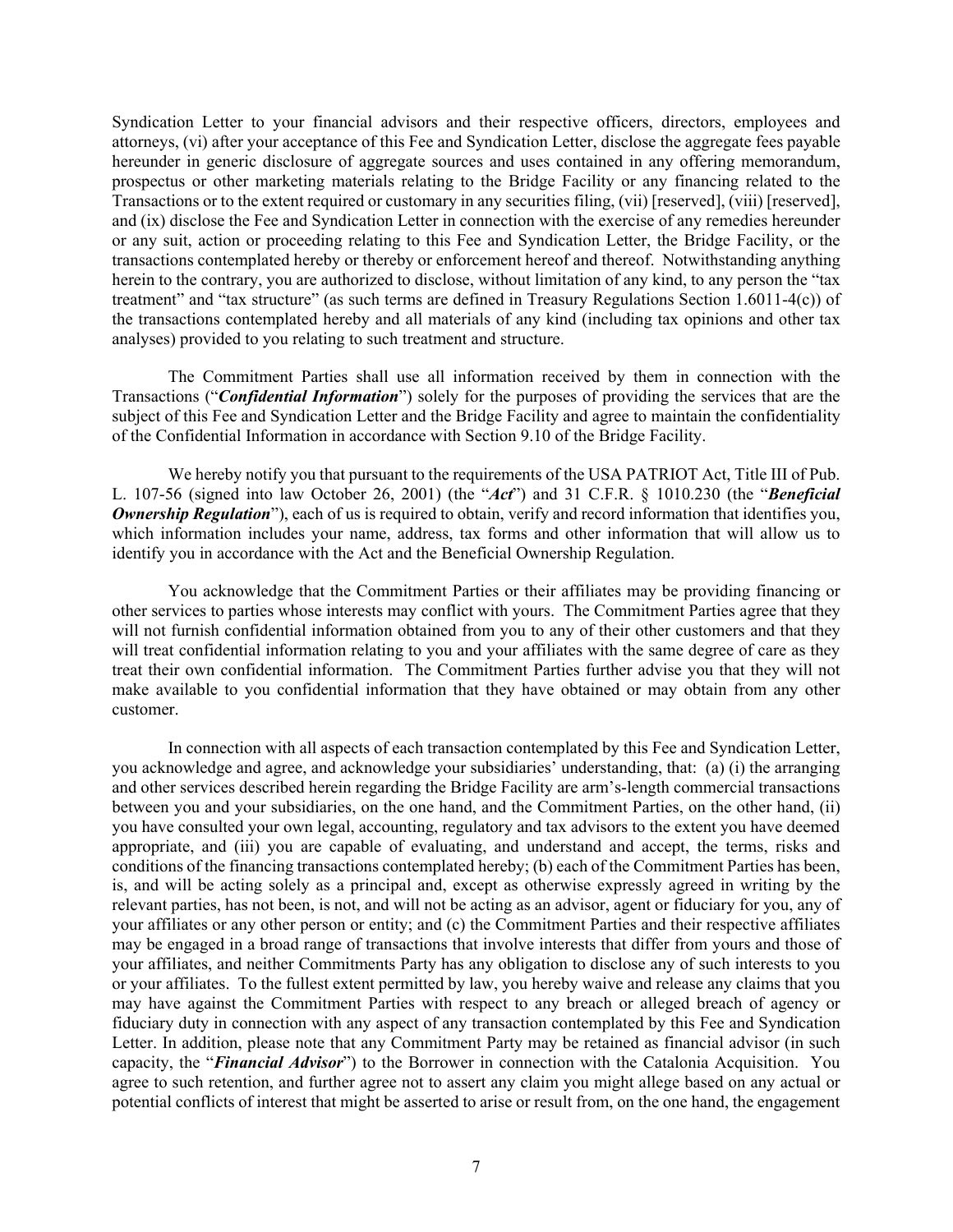of the Financial Advisor, and on the other hand, our and our affiliates' relationships with you as described and referred to herein.

 This Fee and Syndication Letter shall be governed by, and construed in accordance with, the laws of the State of New York. Each of the parties hereto hereby irrevocably waives any and all right to trial by jury in any action, proceeding or counterclaim (whether based on contract, tort or otherwise) arising out of or relating to this Fee and Syndication Letter, the transactions contemplated hereby and thereby or the actions of the Commitment Parties in the negotiation, performance or enforcement hereof. With respect to any suit, action or proceeding arising in respect of this Fee and Syndication Letter, the transactions contemplated hereby and thereby or the actions of the Commitment Parties in the negotiation, performance or enforcement hereof, the parties hereto hereby irrevocably and unconditionally submit to the exclusive jurisdiction of any state or federal court located in the Borough of Manhattan and irrevocably and unconditionally waive any objection to the laying of venue of such suit, action or proceeding brought in such court and any claim that such suit, action or proceeding has been brought in an inconvenient forum. The parties hereto hereby agree that service of any process, summons, notice or document by registered mail addressed to you or us will be effective service of process against such party for any action or proceeding relating to any such dispute. A final judgment in any such action or proceeding may be enforced in any other courts with jurisdiction over you or any Commitment Party.

The provisions of the preceding paragraphs of this Section 7 and Sections 3, 4, 5 and 6 shall remain in full force notwithstanding the termination of the Bridge Facility or any of the Initial Lender's commitments thereunder or this Fee and Syndication Letter; provided that Section 3 shall terminate upon the Syndication Date or, if later, the Closing Date.

 This Fee and Syndication Letter may be executed in counterparts which, taken together, shall constitute an original. Delivery of an executed counterpart of this Fee and Syndication Letter by telecopier, facsimile or other electronic means (such as by email in "pdf", "tif" or DocuSign format) or any electronic counterpart complying with the U.S. federal E-SIGN Act of 2000 or the New York Electronic Signature and Records Act shall be effective as delivery of a manually executed counterpart thereof.

 This Fee and Syndication Letter (including the exhibits hereto) Bridge Facility embody the entire agreement and understanding among the Commitment Parties, you and your affiliates with respect to the Bridge Facility and supersede all prior agreements and understandings relating to the specific matters hereof. No party has been authorized by any Commitment Party to make any oral or written statements that are inconsistent with this Fee and Syndication Letter. This Fee and Syndication Letter is intended to be solely for the benefit of the parties hereto and, to the extent expressly provided herein, the Indemnified Parties. This Fee and Syndication Letter may not be amended or any provision hereof waived or modified except by an instrument in writing signed by each of the Commitment Parties and you. This Fee and Syndication Letter shall not be assignable by any party hereto without the prior written consent of each other party hereto (and any such purported assignment without such consent shall be null and void).

 This Fee and Syndication Letter and all commitments and undertakings of the Commitment Parties hereunder will expire at 11:59 p.m. New York City time on February 28, 2022 unless you execute this Fee and Syndication Letter and return it to us prior to that time (which may be by facsimile transmission or other electronic means (such as by email in "pdf" or "tif" format)), whereupon this Fee and Syndication Letter (each of which may be signed in one or more counterparts) shall become binding agreements. Thereafter, the undertaking of the parties hereunder (other than those of your obligations that expressly survive the termination of this Fee and Syndication Letter) will expire on the earliest of (i) if the Commitments with respect to the Bridge Facility have been terminated in full prior to the Closing Date, the date of such termination and (ii) if the Closing Date occurs, upon the Syndication Date (or, if later, the Closing Date). (the "*Termination Date*").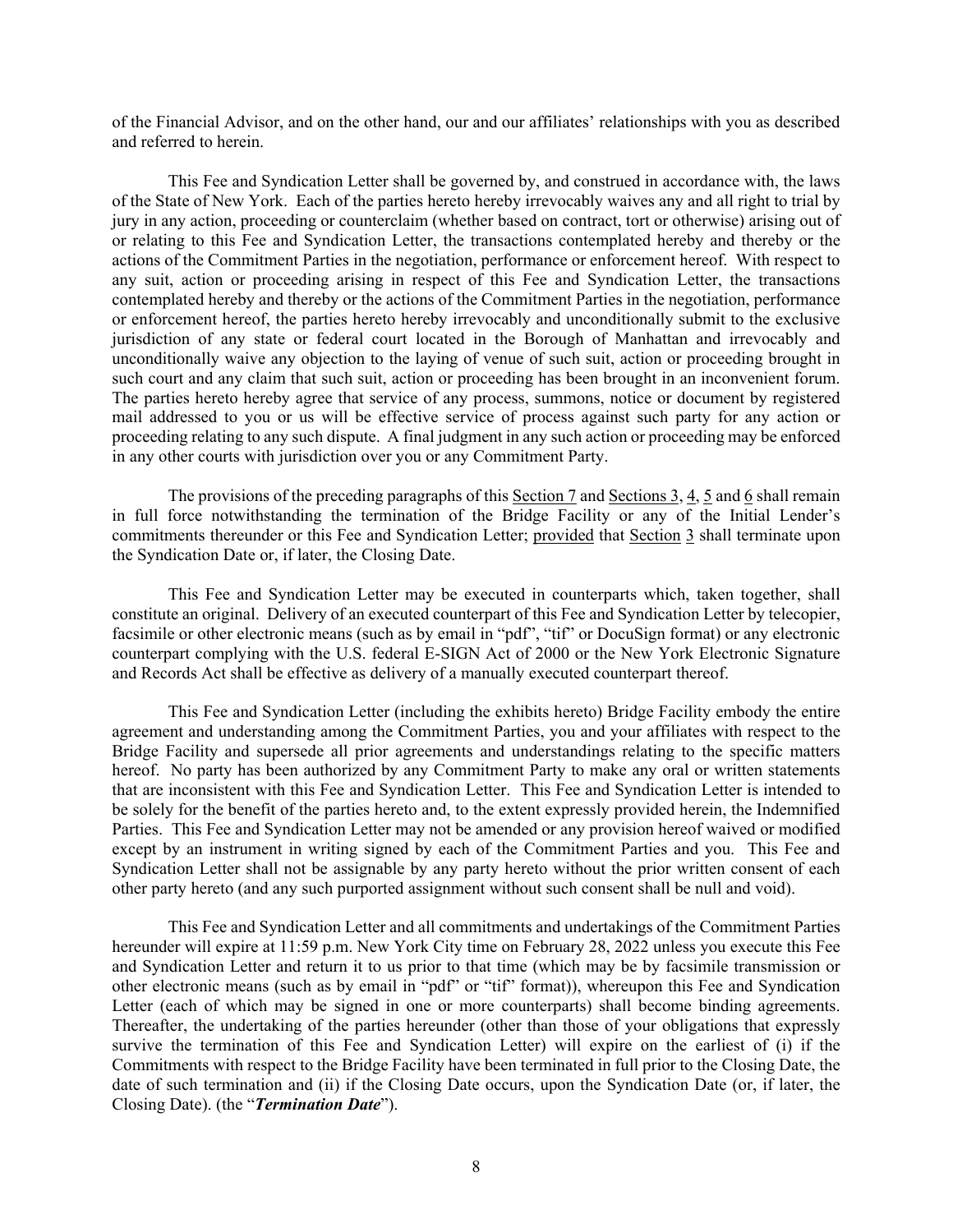# [THE BALANCE OF THIS PAGE IS INTENTIONALLY LEFT BLANK]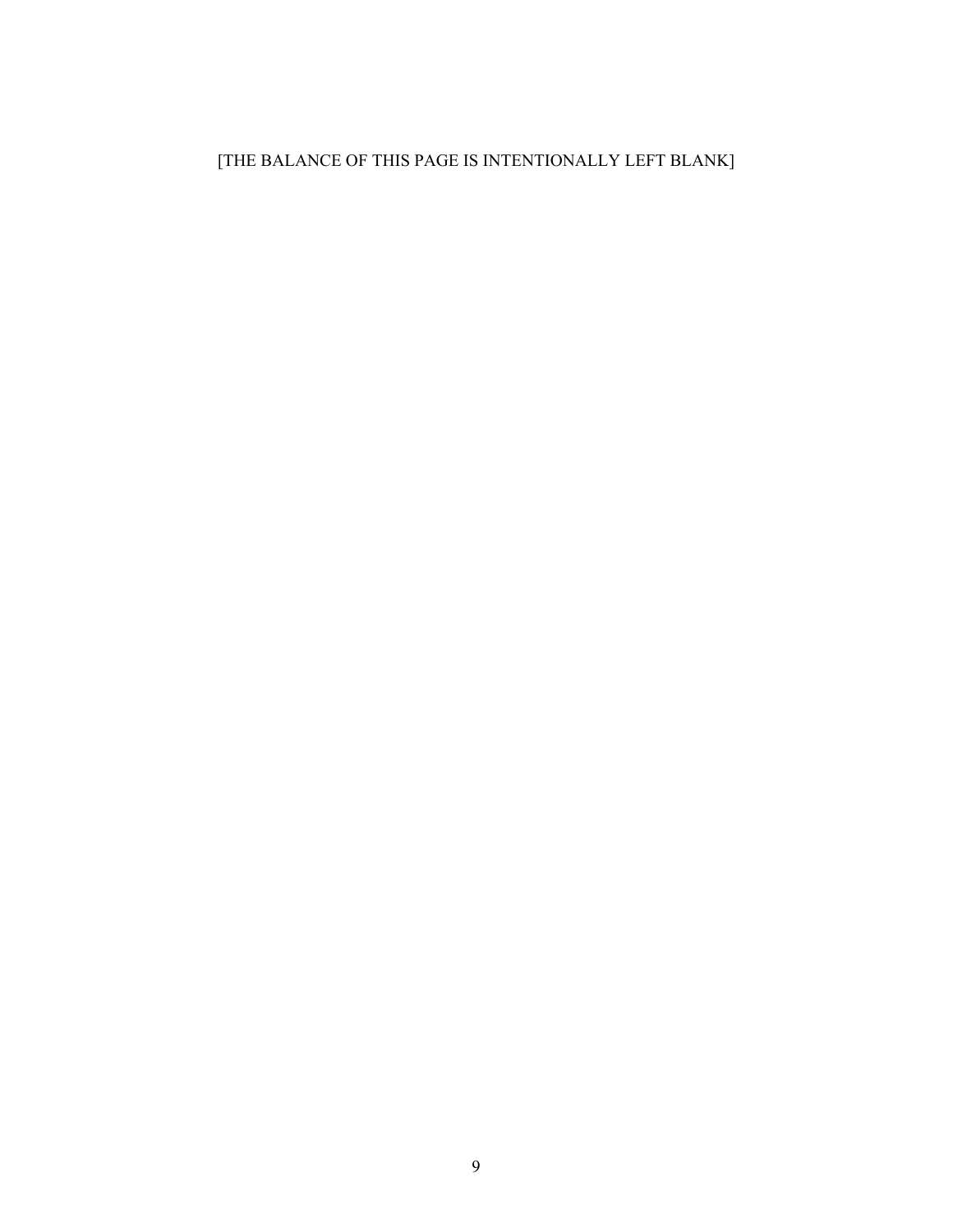We are pleased to have the opportunity to work with you in connection with this important financing.

Very truly yours,

### **BARCLAYS BANK PLC**

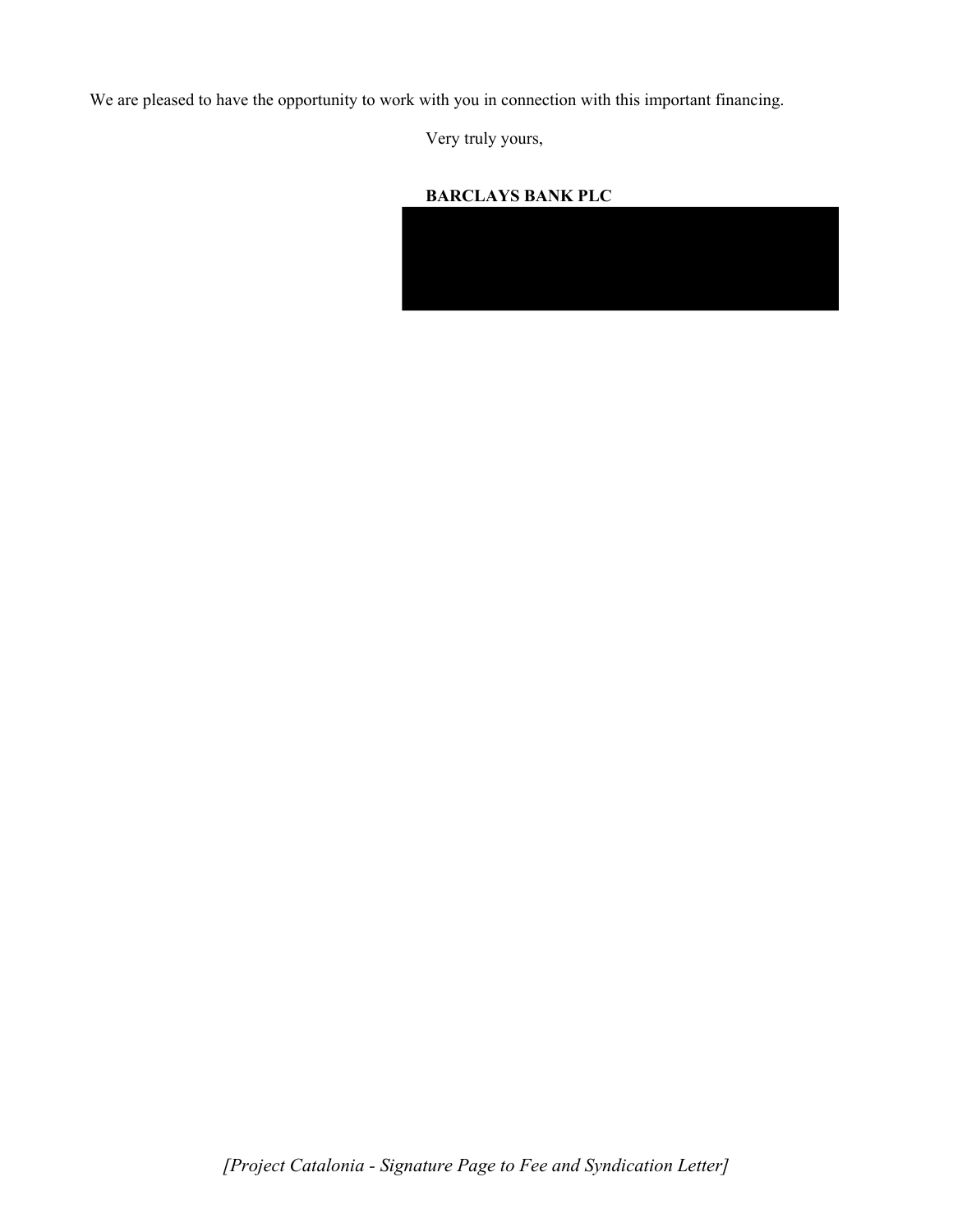### **CITIGROUP GLOBAL MARKETS INC.**